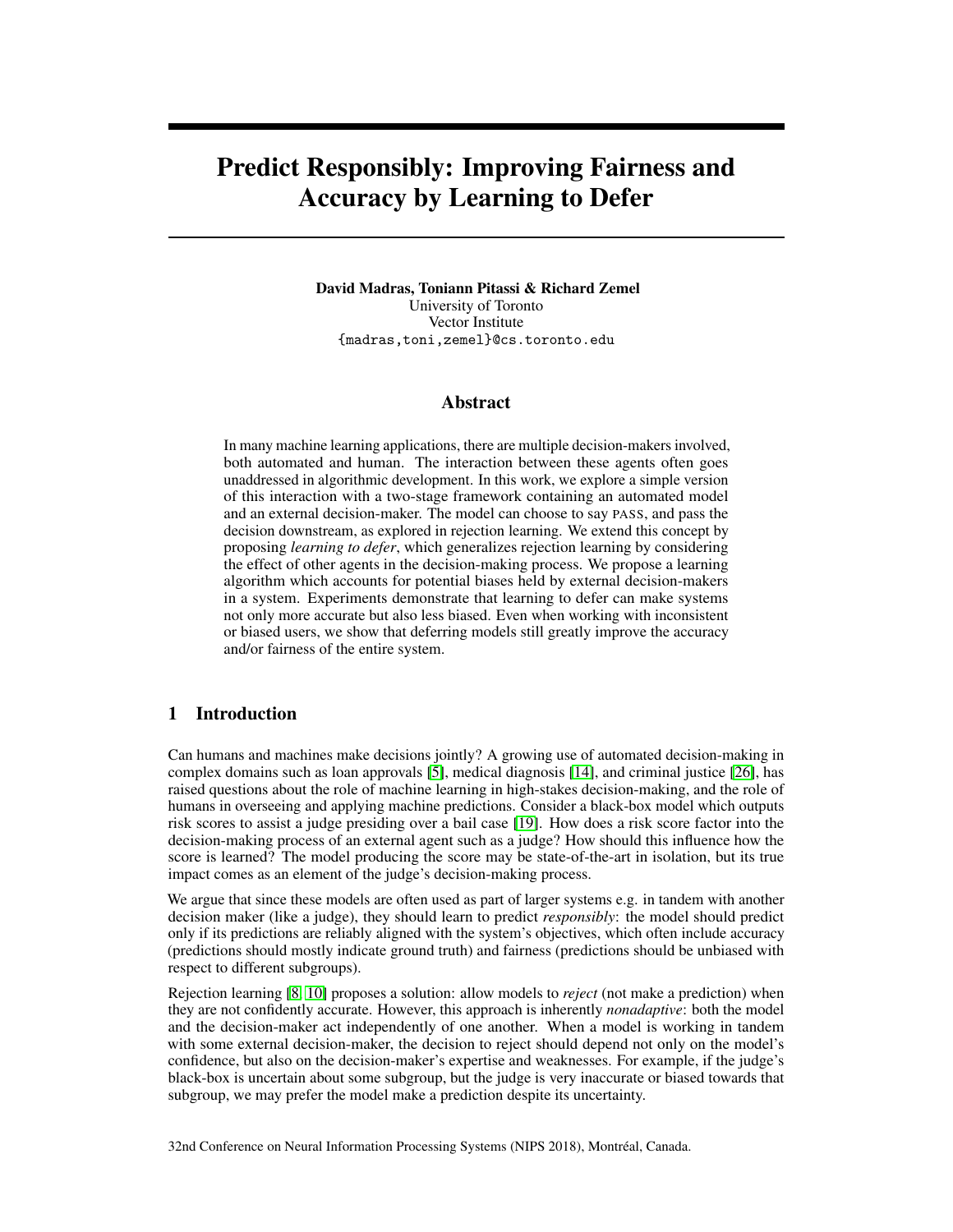Our main contribution is the formulation of adaptive rejection learning, which we call *learning to defer*, where the model works *adaptively* with the decision-maker. We provide theoretical and experimental evidence that learning to defer improves upon the standard rejection learning paradigm, if models are intended to work as part of a larger system. We show that embedding a deferring model in a pipeline can improve the accuracy and fairness of the system as a whole. Experimentally, we simulate three scenarios where our model can defer judgment to external decision makers, echoing realistic situations where downstream decision makers are inconsistent, biased, or have access to side information. Our experimental results show that in each scenario, learning to defer allows models to work with users to make fairer, more responsible decisions.

## 2 Learning to Defer

#### <span id="page-1-0"></span>2.1 A Joint Decision-Making Framework



Figure 1: A larger decision system containing an automated model. When the model predicts, the system outputs the model's prediction; when the model says PASS, the system outputs the decisionmaker's (DM's) prediction. Standard rejection learning considers the model stage, in isolation, as the system output, while learning-to-defer optimizes the model over the system output.

A complex real-world decision system can be modeled as an interactive process between various agents including decision makers, enforcement groups, and learning systems. Our focus in this paper is on a two-agent model, between one decision-maker and one learning model, where the decision flow is in two stages. This simple but still interactive setup describes many practical systems containing multiple decision-makers (Fig [1\)](#page-1-0). The first stage is an automated model whose parameters we want to learn. The second stage is some external decision maker (DM) which we do not have control over e.g. a human user, a proprietary black-box model. The decision-making flow is modeled as a cascade, where the first-step model can either predict (positive/negative) or say PASS. If it predicts, the DM will output the model's prediction. However, if it says PASS, the DM makes its own decision. This scenario is one possible characterization of a realistic decision task, which can be an interactive (potentially game-theoretic) process.

We can consider the first stage to be flagging difficult cases for review, culling a large pool of inputs, auditing the DM for problematic output, or simply as an assistive tool. In our setup, we assume that the DM has access to information that the model does not — reflecting a number of practical scenarios where DMs later in the chain may have more resources for efficiency, security, or contextual reasons. However, the DM may be flawed, e.g. biased or inconsistent. A tradeoff suggests itself: can a machine learning model be combined with the DM to leverage the DM's extra insight, but overcome its potential flaws?

We can describe the problem of learning an automated model in this framework as follows. There exist data  $X \in \mathbb{R}^n$ , ground truth labels  $Y \in \{0, 1\}$ , and some auxiliary data  $Z \in \mathbb{R}^m$  which is only available to the DM. If we let  $s \in \{0, 1\}$  be a PASS indicator variable ( $s = 1$  means PASS), then the joint probability of the system in Fig. [1](#page-1-0) can be expressed as follows:

<span id="page-1-1"></span>
$$
P_{defer}(Y|X,Z) = \prod_{i} [P_M(Y_i = 1|X_i)^{Y_i} (1 - P_M(Y_i = 1|X_i))^{1 - Y_i}]^{(1 - s_i|X_i)}
$$
  
\n
$$
[P_D(Y_i = 1|X_i, Z_i)^{Y_i} (1 - P_D(Y_i = 1|X_i, Z_i))^{1 - Y_i}]^{(s_i|X_i)}
$$
\n(1)

where  $P_M$  is the probability assigned by the automated model,  $P_D$  is the probability assigned by the DM, and  $i$  indexes examples. This can be seen as a mixture of Bernoullis, where the labels are generated by either the model or the DM as determined by s. For convenience, we compress the probabilistic notation:

$$
\hat{Y}_M = f(X) = P_M(Y = 1|X) \in [0, 1]; \qquad \hat{Y}_D = h(X, Z) = P_D(Y = 1|X, Z) \in [0, 1]
$$
\n
$$
\hat{Y} = (1 - s)\hat{Y}_M + s\hat{Y}_D \in [0, 1]; \qquad s = g(X) \in \{0, 1\}
$$
\n(2)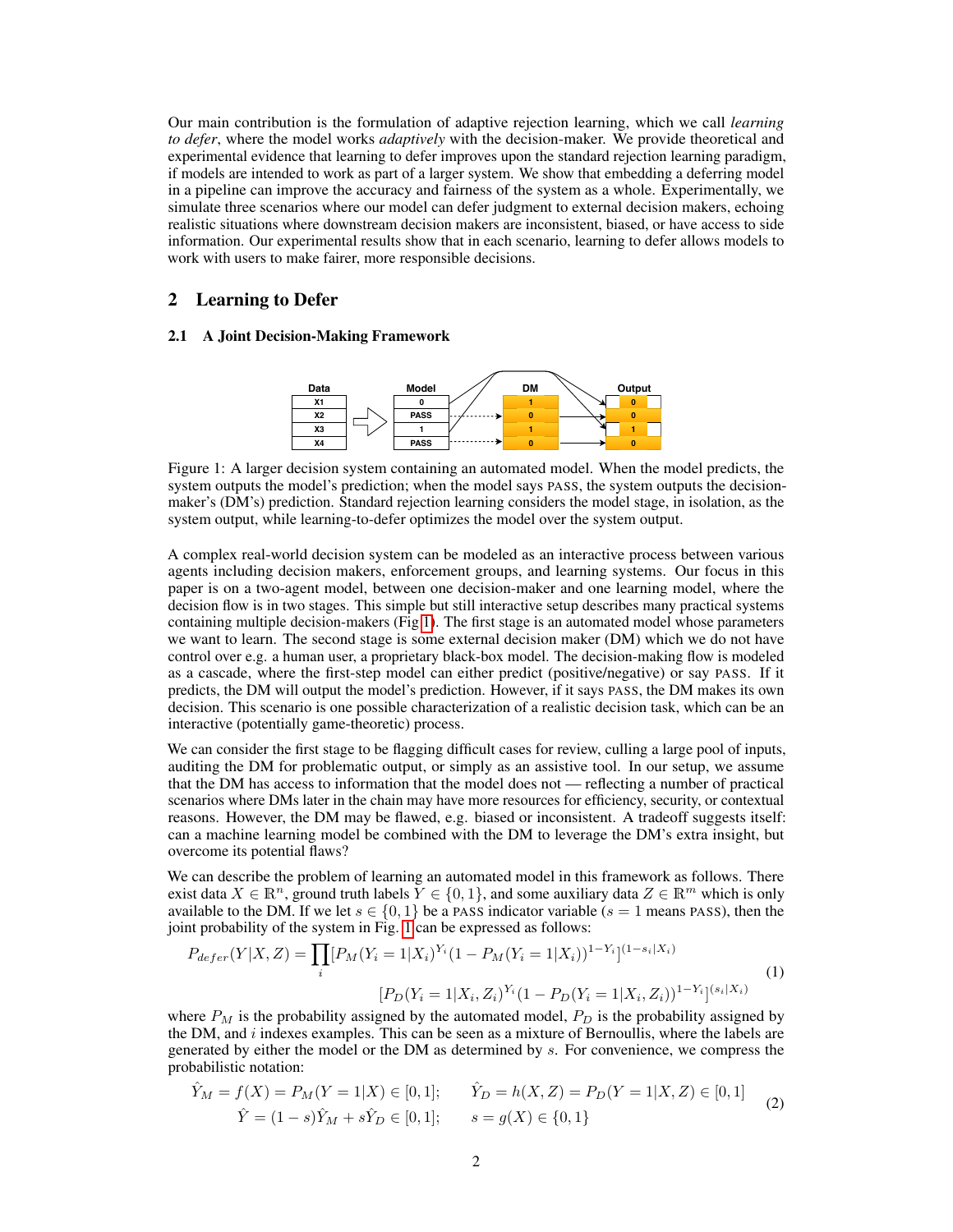$\hat{Y}_M, \hat{Y}_D, \hat{Y}$  are model predictions, DM predictions, and system predictions, respectively (left to right in Fig. [1\)](#page-1-0). The DM function h is a fixed, unknown black-box. Therefore, learning good  $\{\hat{Y}_M, s\}$ involves learning functions f and g which can adapt to  $h$  – the goal is to make  $\hat{Y}$  a good predictor of  $Y$ . To do so, we want to find the maximum likelihood solution of Eq. [1.](#page-1-1) We can minimize its negative log-likelihood  $\mathcal{L}_{defer}$ , which can be written as:

<span id="page-2-0"></span>
$$
\mathcal{L}_{defer}(Y, \hat{Y}_M, \hat{Y}_D, s) = -\log P_{defer}(Y|X, Z) = -\sum_i [(1 - s_i)\ell(Y_i, \hat{Y}_{M,i}) + s_i\ell(Y_i, \hat{Y}_{D,i})]
$$
(3)

where  $\ell(Y, p) = Y \log p + (1 - Y) \log (1 - p)$  i.e. the log probability of the label with respect to some prediction p. Minimizing  $\mathcal{L}_{defer}$  is what we call *learning to defer*. In learning to defer, we aim to learn a model which outputs predictive probabilities  $\hat{Y}_M$  and binary deferral decisions s, in order to optimize the output of the *system as a whole*. The role of s is key here: rather than just an expression of uncertainty, we can think of it as a gating variable, which tries to predict whether  $\hat{Y}_M$  or  $\hat{Y}_D$  will have lower loss on any given example. This leads naturally to a mixture-of-experts learning setup; however, we are only able to optimize the parameters for one expert  $(Y_M)$ , whereas the other expert  $(\hat{Y}_D)$  is out of our control. We discuss further in Sec. [3.](#page-3-0)

We now examine the relationship between learning to defer and rejection learning. Specifically, we will show that learning to defer is a generalization of rejection learning and argue why it is an important improvement over rejection learning for many machine learning applications.

#### 2.2 Learning to Reject

Rejection learning is the predominant paradigm for learning models with a PASS option (see Sec. [4\)](#page-5-0). In this area, the standard method is to optimize the accuracy-rejection tradeoff: how much can a model improve its accuracy on the cases it *does* classify by PASS-ing some cases? This is usually learned by minimizing a classification objective  $\mathcal{L}_{reject}$  with a penalty  $\gamma_{reject}$  for each rejection [\[10\]](#page-8-3), where Y is ground truth,  $\hat{Y}_M$  is the model output, and s is the reject variable (s = 1 means PASS); all binary:

<span id="page-2-1"></span>
$$
\mathcal{L}_{reject}(Y, \hat{Y}_M, s) = -\sum_{i} [(1 - s_i)\ell(Y_i, \hat{Y}_{M,i}) + s_i \gamma_{reject}] \tag{4}
$$

where  $\ell$  is usually classification accuracy, i.e.  $\ell(Y_i, \hat{Y}_i) = \mathbb{1}[Y_i = \hat{Y}_i]$ . If we instead consider  $\ell$  to be the log-probability of the label, then we can interpret  $\mathcal{L}_{reject}$  probabilistically as the negative log-likelihood of the joint distribution  $P_{reject}$ :

$$
P_{reject}(Y|X) = \prod_{i} [\hat{Y}_{M,i}^{Y_i} (1 - \hat{Y}_{M,i})^{(1 - Y_i)}]^{1 - s_i} \exp(\gamma_{reject})^{s_i}
$$
\n(5)

#### <span id="page-2-2"></span>2.3 Learning to Defer is Adaptive Rejection Learning

In learning to defer, the model leverages information about the DM to make PASS decisions adaptively. We can consider how learning to defer relates to rejection learning. Examining their loss functions Eq. [3](#page-2-0) and Eq. [4](#page-2-1) respectively, the only difference is that the rejection loss has a constant  $\gamma_{reject}$  where the deferring loss has variable  $\ell(Y, \hat{Y}_D)$ . This leads us to the following:

**Theorem.** Let  $\ell(Y, \hat{Y})$  be our desired example-wise objective, where  $Y = \arg \min_{\hat{Y}} - \ell(Y, \hat{Y})$ . *Then, if the DM has constant loss (e.g. is an oracle), there exist values of*  $\gamma_{reject}, \gamma_{def}$  *for which the learning-to-defer and rejection learning objectives are equivalent.*

**Proof.** As in Eq. [4,](#page-2-1) the standard rejection learning objective is

$$
\mathcal{L}_{reject}(Y, \hat{Y}_M, \hat{Y}_D, s) = -\sum_i [(1 - s_i)\ell(Y_i, \hat{Y}_{M,i}) + s_i \gamma_{reject}] \tag{6}
$$

where the first term encourages a low negative loss  $\ell$  for non-PASS examples and the second term penalizes PASS at a constant rate,  $\gamma_{reject}$ . If we include a similar  $\gamma_{def}$  penalty, the deferring loss function is

$$
\mathcal{L}_{defer}(Y, \hat{Y}_M, \hat{Y}_D, s) = -\sum_i [(1-s_i)\ell(Y_i, \hat{Y}_{M,i}) + s_i\ell(Y_i, \hat{Y}_{D,i}) + s_i\gamma_{defer}] \tag{7}
$$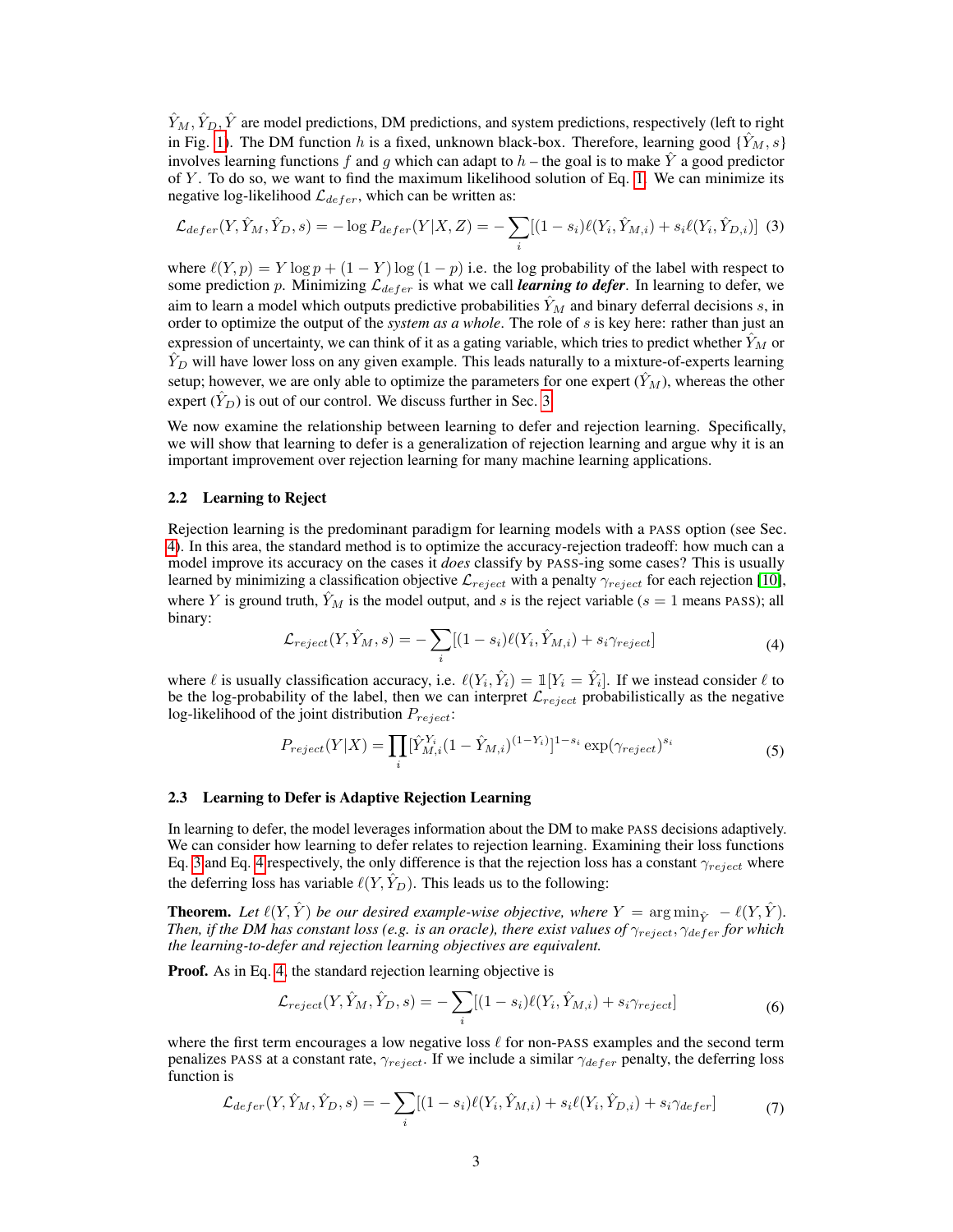Now, if the DM has constant loss, meaning  $\ell(Y, \hat{Y}_D) = \alpha$ , we have (with  $\gamma_{defer} = \gamma_{reject} - \alpha$ ):

$$
\mathcal{L}_{defer}(Y, \hat{Y}_M, \hat{Y}_D, s) = -\sum_i [(1 - s_i)\ell(Y_i, \hat{Y}_{M,i}) + s_i \cdot \alpha + s_i \gamma_{defer}]
$$
  
= 
$$
-\sum_i [(1 - s_i)\ell(Y_i, \hat{Y}_{M,i}) + s_i(\gamma_{defer} + \alpha)] = \mathcal{L}_{reject}(Y, \hat{Y}_{M,i}, s)
$$
 (8)

 $\blacksquare$ 

#### 2.4 Why Learn to Defer?

The proof in Sec. [2.3](#page-2-2) shows the central point of learning to defer: rejection learning is exactly a special case of learning to defer: a DM with constant loss  $\alpha$  on each example. We find that the adaptive version (learning to defer), more accurately describes real-world decision-making processes. Often, a PASS is not the end of a decision-making sequence. Rather, a decision must be made eventually on every example by a DM, whether the automated model predicts or not, and the DM will not, in general, have constant loss on each example.

Say our model is trained to detect melanoma, and when it says PASS, a human doctor can run an extra suite of medical tests. The model learns that it is very inaccurate at detecting amelanocytic (non-pigmented) melanoma, and says PASS if this might be the case. However, suppose that the doctor is even *less* accurate at detecting amelanocytic melanoma than the model is. Then, we may prefer the model to make a prediction despite its uncertainty. Conversely, if there are some illnesses that the doctor knows well, then the doctor may have a more informed, nuanced opinion than the model. Then, we may prefer the model say PASS more frequently relative to its internal uncertainty.

Saying PASS on the wrong examples can also have fairness consequences. If the doctor's decisions bias against a certain group, then it is probably preferable for a less-biased model to defer less frequently on the cases of that group. If some side information helps a DM achieve high accuracy on some subgroup, but confuses the DM on another, then the model should defer most frequently on the DM's high accuracy subgroup, to ensure fair and equal treatment is provided to all groups. In short, if the model we train is part of a larger pipeline, then we should train and evaluate the performance of *the pipeline with this model included*, rather than solely focusing on the model itself. We note that it is unnecessary to acquire decision data from a specific DM; rather, data could be sampled from many DMs (potentially using crowd-sourcing). Research suggests that common trends exist in DM behavior [\[6,](#page-8-4) [11\]](#page-8-5), suggesting that a model trained on some DM or group of DMs could generalize to unseen DMs.

#### <span id="page-3-0"></span>3 Formulating Adaptive Models within Decision Systems

In our decision-making pipeline, we aim to formulate a fair model which can be used for learning to defer (Eq. [3\)](#page-2-0) (and by extension non-adaptive rejection learning as well (Eq. [4\)](#page-2-1)). Such a model must have two outputs for each example: a predictive probability  $\hat{Y}_M$  and a PASS indicator s. We draw inspiration from the mixture-of-experts model [\[21\]](#page-9-2). One important difference between learning-todefer and a mixture-of-experts is that one of the "experts" in this case is the DM, which is out of our control; we can only learn the parameters of  $\hat{Y}_M$ .

If we interpret the full system as a mixture between the model's prediction  $\hat{Y}_M$  and the DM's predictions  $\hat{Y}_D$ , we can introduce a mixing coefficient  $\pi$ , where  $s \sim Ber(\pi)$ .  $\pi$  is the probability of deferral, i.e. that the DM makes the final decision on an example X, rather than the model;  $1 - \pi$  is the probability that the model's decision becomes the final output of the system. Recall that  $Y_M$ ,  $\pi$ are functions of the input X; they are parametrized below by  $\theta$ . Then, if there is some loss  $\ell(Y, \hat{Y})$ we want our system to minimize, we can learn to defer by minimizing an expectation over s:

<span id="page-3-1"></span>
$$
\mathcal{L}_{defer}(Y, \hat{Y}_M, \hat{Y}_D, \pi; \theta) = \mathbb{E}_{s \sim Ber(\pi)} \mathcal{L}(Y, \hat{Y}_M, \hat{Y}_D, s; \theta)
$$
  
= 
$$
\sum_i \mathbb{E}_{s_i \sim Ber(\pi_i)} [(1 - s_i) \ell(Y_i, \hat{Y}_{M,i}; \theta) + s_i \ell(Y_i, \hat{Y}_{D,i})]
$$
(9)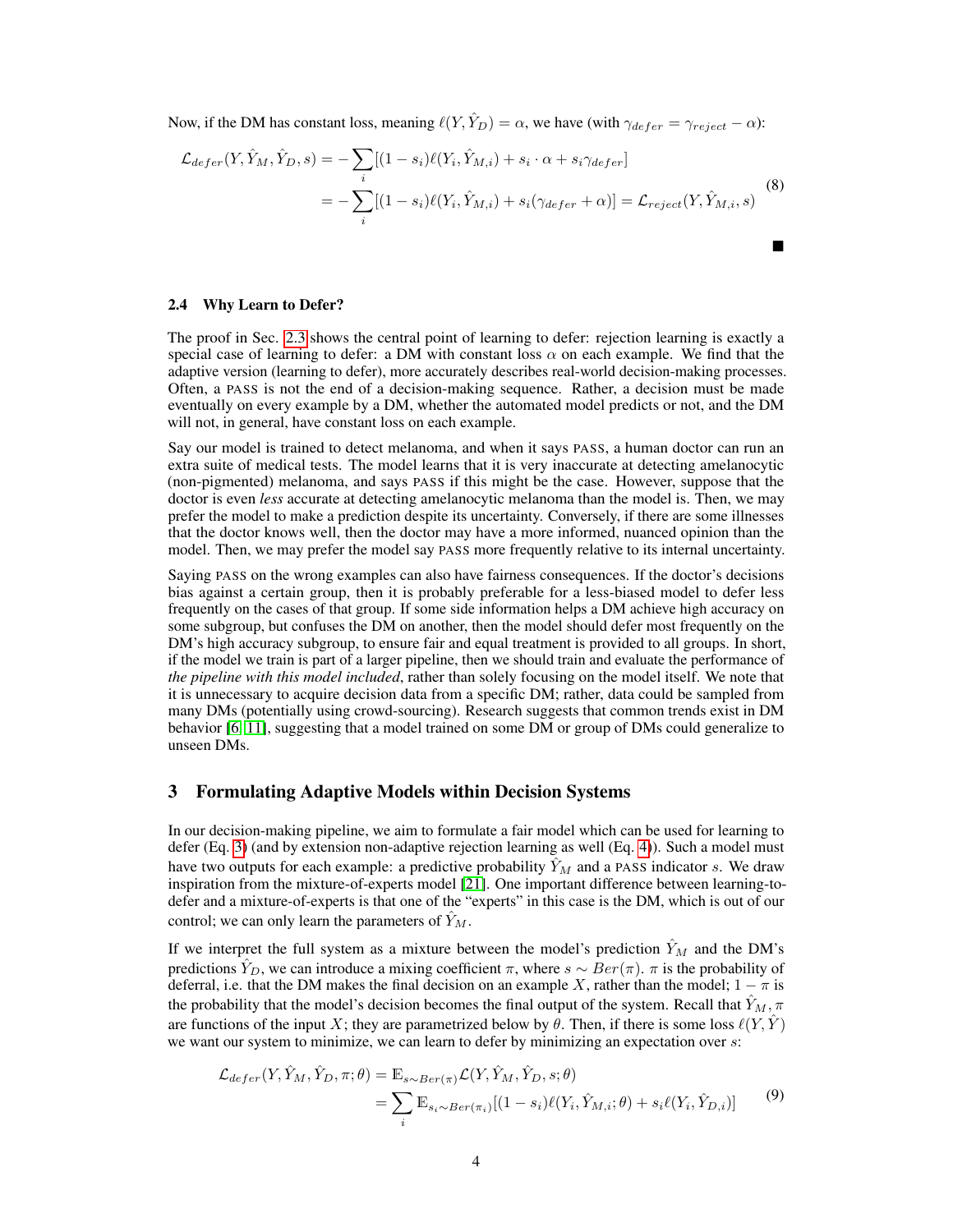or, in the case of rejection learning:

<span id="page-4-2"></span>
$$
\mathcal{L}_{reject}(Y, \hat{Y}_M, \hat{Y}_D, \pi; \theta) = \sum_i \mathbb{E}_{s_i \sim Ber(\pi_i)} [(1 - s_i) \ell(Y_i, \hat{Y}_{M,i}; \theta) + s_i \gamma_{reject}] \tag{10}
$$

Next, we give two methods of specifying and training such a model and present our method of learning these models fairly, using a regularization scheme.

#### <span id="page-4-1"></span>3.1 Post-hoc Thresholding

One way to formulate an adaptive model with a PASS option is to let  $\pi$  be a function of  $Y_M$  alone; i.e.  $Y_M = f(X)$ and  $\pi = g(\hat{Y}_M)$ . One such function g is a thresholding function — we can learn two thresholds  $t_0, t_1$  (see Figure [2\)](#page-4-0) which yield a ternary classifier. The third category is PASS, which can be outputted when the model prefers not to commit to a positive or negative prediction. A convenience of this method is that the thresholds can be trained post-hoc on an existing model with an output in  $[0, 1]$  e.g. many binary classifiers. We use a neural network as our binary classifier, and describe our post-hoc thresholding scheme in Appendix [D.](#page-12-0) At test time, we use the thresholds to partition the examples. On each example, the model outputs a score  $\beta \in [0,1]$ . If  $t_0 < \beta < t_1$ , then we

<span id="page-4-0"></span>

Figure 2: Binary classification (one threshold) vs. ternary classification with a PASS option (two thresholds)

.

output  $\pi = 1$  and defer (the value of  $\hat{Y}_M$  becomes irrelevant). Otherwise, if  $t_0 \ge \beta$  we output  $\pi = 0$ ,  $\hat{Y}_M = 0$ ; if  $t_1 \le \beta$  we output  $\pi = 0$ ,  $\hat{Y}_M = 1$ . Since  $\pi \in \{0, 1\}$  here, the expectation over  $s \sim Ber(\pi)$  in Eq. [9](#page-3-1) is trivial.

#### <span id="page-4-4"></span>3.2 Learning a Differentiable Model

We may wish to use continuous outputs  $\hat{Y}_M, \pi \in [0, 1]$  and train our models with gradient-based optimization. To this end, we consider a method for training a differentiable adaptive model. One could imagine extending the method in Sec. [3.1](#page-4-1) to learn smooth thresholds end-to-end on top of a predictor. However, to add flexibility, we can allow  $\pi$  to be a function of X as well as  $\hat{Y}_M$ , i.e.  $\hat{Y}_M = f(X)$  and  $\pi = g(\hat{Y}_M, X)$ . This is advantageous because a DM's actions may depend heterogenously on the data: the DM's expected loss may change as a function of  $X$ , and it may do so differently than the model's. We can parametrize  $\tilde{Y}_M$  and  $\pi$  with neural networks, and optimize Eq. [9](#page-3-1) or [10](#page-4-2) directly using gradient descent. At test time, we defer when  $\pi > 0.5$ .

We estimate the expected value in Eq. [9](#page-3-1) by sampling  $s \sim Ber(\pi)$  during training (once per example). To estimate the gradient through this sampling procedure, we use the Concrete relaxation [\[28\]](#page-9-3). Additionally, it can be helpful to stop the gradient from  $\pi$  from backpropogating through  $Y_M$ . This allows for  $\hat{Y}_M$  to still be a good predictor independently of  $\pi$ .

See Appendix [F](#page-13-0) for a brief discussion of a third model we consider, a Bayesian Neural Network [\[3\]](#page-8-6).

#### 3.3 Fair Classification through Regularization

We can build a regularized fair loss function to combine error rate with a fairness metric. We can extend the loss in Eq. [9](#page-3-1) to include a regularization term  $\mathcal{R}$ , with a coefficient  $\alpha_{fair}$  to balance accuracy and fairness:

<span id="page-4-3"></span>
$$
\mathcal{L}_{defer}(Y, \hat{Y}_M, \hat{Y}_D, \pi; \theta) = \mathbb{E}_{s \sim Ber(\pi)}[\mathcal{L}(Y, \hat{Y}_M, \hat{Y}_D, s; \theta) + \alpha_{fair} \mathcal{R}(Y, \hat{Y}_M, \hat{Y}_D, s)
$$
(11)

We now provide some fairness background. In fair binary classification, we have input labels  $Y$ , predictions  $\hat{Y}$ , and sensitive attribute A (e.g., gender, race, age, etc.), assuming for simplicity that  $Y, \hat{Y}, A \in \{0, 1\}$ . In this work we assume that A is known. The aim is twofold: firstly, *accurate*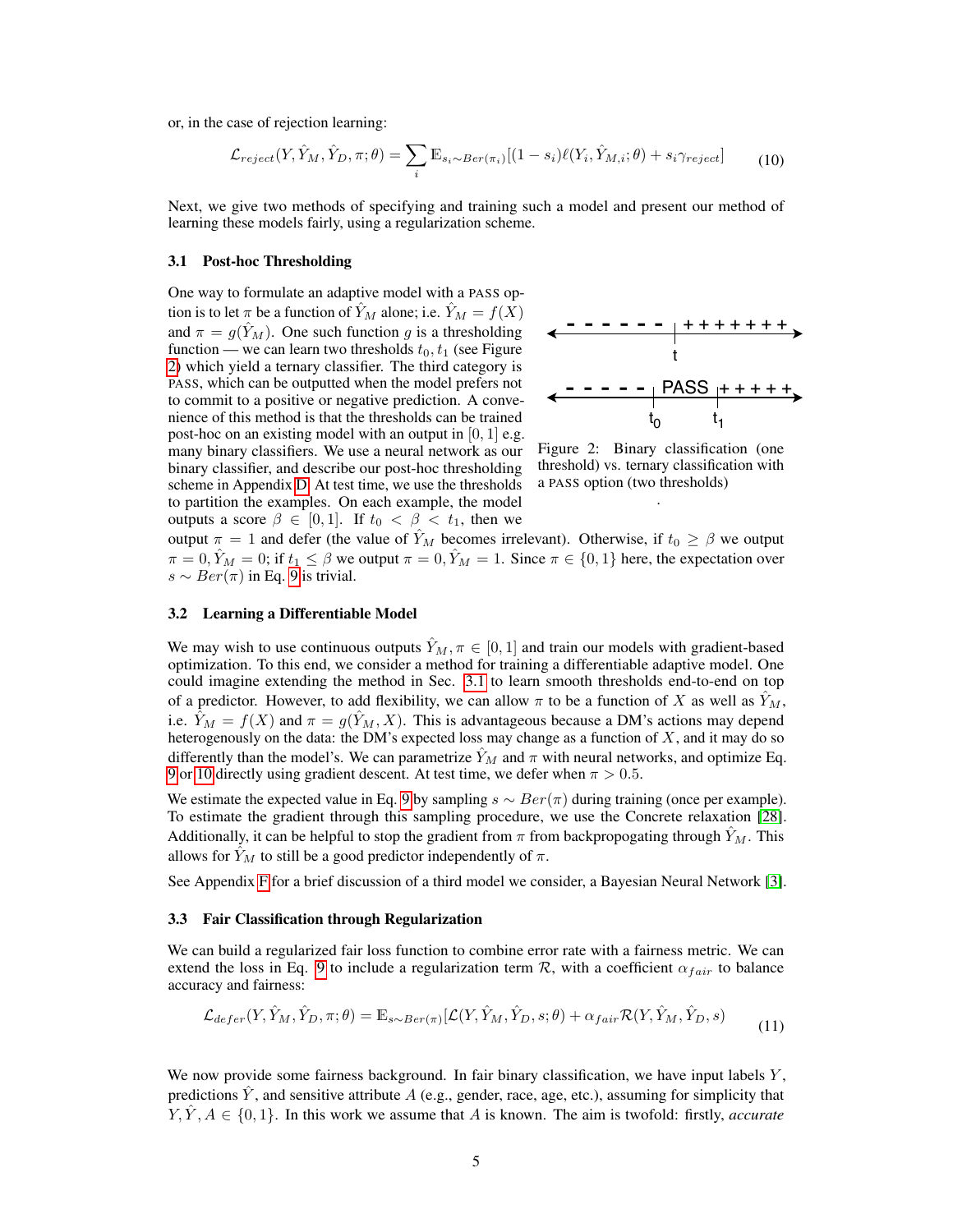classification i.e  $Y_i = \hat{Y}_i$ ; and *fairness with respect to A* i.e.  $\hat{Y}$  does not discriminate unfairly against particular values of A. Adding fairness constraints can provably hurt classification error [\[29\]](#page-9-4). We thus define a loss function which trades off between these two objectives, yielding a regularizer. We choose equalized odds as our fairness metric [\[20\]](#page-9-5), which requires that false positive and false negative rates are equal between the two groups. We will refer to the difference between these rates as disparate impact (DI). Here we define a continuous relaxation of DI, having the model output a probability p and considering  $\hat{Y} \sim Ber(p)$ . The resulting term  $\mathscr{D}$  acts as our regularizer R in Eq. [11:](#page-4-3)

$$
DI_{Y=i}(Y, A, \hat{Y}) = |\mathbb{E}_{\hat{Y} \sim Ber(p)}(\hat{Y} = 1 - Y | A = 0, Y = i) - \mathbb{E}_{\hat{Y} \sim Ber(p)}(\hat{Y} = 1 - Y | A = 1, Y = i)|
$$
  

$$
\mathscr{D}(Y, A, \hat{Y}) = \frac{1}{2}(DI_{Y=0}(Y, A, \hat{Y}) + DI_{Y=1}(Y, A, \hat{Y}))
$$
(12)

Our regularization scheme is similar to Bechavod and Ligett [\[2\]](#page-8-7), Kamishima et al. [\[24\]](#page-9-6); see Appendix [B](#page-11-0) for results confirming the efficacy of this scheme in binary classification. We show experimentally that the equivalence between learning to defer with an oracle-DM and rejection learning holds in the fairness case (see Appendix [E\)](#page-13-1).

## <span id="page-5-0"></span>4 Related Work

Notions of Fairness. A challenging aspect of machine learning approaches to fairness is formulating an operational definition. Several works have focused on the goal of treating similar people similarly (individual fairness) and the necessity of fair-awareness [\[13,](#page-8-8) [34\]](#page-10-0).

Some definitions of fairness center around statistical parity [\[23,](#page-9-7) [24\]](#page-9-6), calibration [\[17,](#page-9-8) [30\]](#page-9-9) or equalized odds [\[7,](#page-8-9) [20,](#page-9-5) [27,](#page-9-10) [33\]](#page-10-1). It has been shown that equalized odds and calibration cannot be simultaneously (non-trivially) satisfied [\[7,](#page-8-9) [27\]](#page-9-10). Hardt et al. [\[20\]](#page-9-5) present the related notion of "equal opportunity". Zafar et al. [\[33\]](#page-10-1) and Bechavod and Ligett [\[2\]](#page-8-7) develop and implement learning algorithms that integrate equalized odds into learning via regularization.

Incorporating PASS. Several works have examined the PASS option (cf. *rejection learning*), beginning with Chow [\[8,](#page-8-2) [9\]](#page-8-10) who studies the tradeoff between error-rate and rejection rate. Cortes et al. [\[10\]](#page-8-3) develop a framework for integrating PASS directly into learning. Attenberg et al. [\[1\]](#page-8-11) discuss the difficulty of a model learning what it doesn't know (particularly rare cases), and analyzes how human users can audit such models. Wang et al. [\[32\]](#page-9-11) propose a cascading model, which can be learned end-to-end. However, none of these works look at the fairness impact of this procedure. From the AI safety literature, Hadfield-Menell et al. [\[18\]](#page-9-12) give a reinforcement-learning algorithm for machines to work with humans to achieve common goals. We also note that the phrase "adaptive rejection" exists independently of this work, but with a different meaning [\[15\]](#page-9-13).

A few papers have addressed topics related to both above sections. Bower et al. [\[4\]](#page-8-12) describe fair sequential decision making but do not have a PASS concept or provide a learning procedure. In Joseph et al. [\[22\]](#page-9-14), the authors show theoretical connections between KWIK-learning and a proposed method for fair bandit learning. Grgić-Hlaca et al. [\[16\]](#page-9-15) discuss fairness that can arise out of a mixture of classifiers. Varshney and Alemzadeh [\[31\]](#page-9-16) propose "safety reserves" and "safe fail" options which combine learning with rejection and fairness/safety, but do not analyze learning procedures or larger decision-making frameworks.

## 5 Experiments

We experiment with three scenarios, each of which represent an important class of real-world decision-makers:

- 1. High-accuracy DM, ignores fairness: This may occur if the extra information available to the DM is important, yet withheld from the model for privacy or computational reasons.
- 2. Highly-biased DM, strongly unfair: Particularly in high-stakes/sensitive scenarios, DMs can exhibit many biases.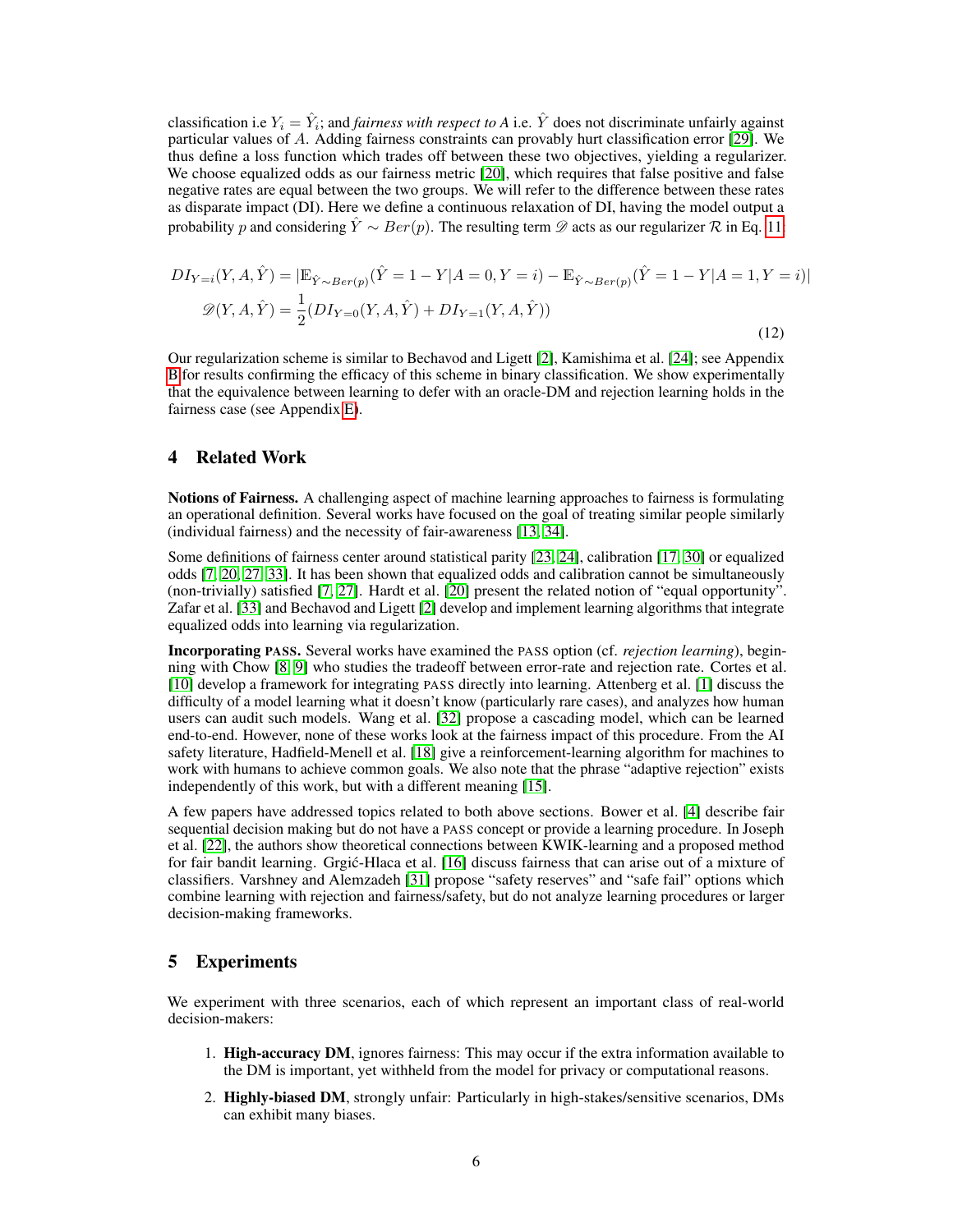3. Inconsistent DM, ignores fairness (DM's accuracy varies by subgroup, with total accuracy lower than model): Human DMs can be less accurate, despite having extra information [\[12\]](#page-8-13). We add noise to the DM's output on some subgroups to simulate human inconsistency.

Due to difficulty obtaining and evaluating real-life decision-making data, we use "semi-synthetic data": real datasets, and simulated DM data by training a separate classifier under slightly different conditions (see Experiment Details). In each scenario, the simulated DM receives access to extra information which the model does not see.

Datasets and Experiment Details. We use two datasets: COMPAS [\[26\]](#page-9-0), where we predict a defendant's recidivism without discriminating by race, and Heritage Health (https://www.kaggle.com/c/hhp), where we predict a patient's Charlson Index (a comorbidity indicator) without discriminating by age. We train all models and DMs with a fully-connected two-layer neural network<sup>[1](#page-6-0)</sup>. See Appendix [C](#page-12-1) for details on datasets and experiments.

We found post-hoc and end-to-end models performed qualitatively similarly for high-accuracy DMs, so we show results from the simpler model (post-hoc) for those. However, the post-hoc model cannot adjust to the case of the inconsistent DM (scenario 3), since it does not take X as an input to  $\pi$  (as discussed in Sec. [3.2\)](#page-4-4), so we show results from the end-to-end model for the inconsistent DM.

Each DM receives extra information in training. For COMPAS, this is the defendant's violent recidivism; for Health, this is the patient's primary condition group. To simulate high-bias DMs (scen. 2) we train a regularized model with  $\alpha_{fair} = -0.1$  to encourage learning a "DM" with *high* disparate impact. To create inconsistent DMs (scen. 3), we flip a subset of the DM's predictions post-hoc with 30% probability: on COMPAS, this subset is people below the mean age; on Health this is males.

**Displaying Results**. We show results across various hyperparameter settings ( $\alpha_{fair}, \gamma_{defer}/\gamma_{reject}$ ), to illustrate accuracy and/or fairness tradeoffs. Each plotted line connects several points, which are each a median of 5 runs at one setting. In Fig. [6,](#page-11-1) we only show the Pareto front, i.e., points for which no other point had both better accuracy and fairness. All results are on held-out test sets.

<span id="page-6-1"></span>

#### <span id="page-6-2"></span>5.1 Learning to Defer to Three Types of DM

(a) COMPAS, High-Accuracy DM (b) COMPAS, Highly-Biased DM (c) COMPAS, Inconsistent DM

Figure 3: Comparing learning-to-defer, rejection learning and binary models. dataset only; Health dataset results in Appendix [A.](#page-11-2) Each figure is a different DM scenario. In Figs. [3a](#page-6-1) and [3b,](#page-6-1) X-axis is fairness (lower is better); in Fig. [3c,](#page-6-1) X-axis is deferral rate. Y-axis is accuracy for all figures. Square is a baseline binary classifier, trained only to optimize accuracy; dashed line is fair rejection model; solid line is fair deferring model. Yellow circle is DM alone. In Fig. [3a,](#page-6-1) green dotted line is a binary model also optimizing fairness. Figs. [3a](#page-6-1) and [3b](#page-6-1) are hyperparameter sweep over  $\gamma_{reject/defer}/\alpha_{fair}$ ; Fig. [3c](#page-6-1) sweeps  $\gamma_{reject/defer}$  only, with  $\alpha_{fair} = 0$  (for  $\alpha_{fair} \geq 0$ , see Appendix  $\vec{G}$ ).

High-Accuracy DM. In this experiment, we consider the scenario where a DM has higher accuracy than the model we train, due to the DM having access to extra information/resources for security, efficiency, or contextual reasons. However, the DM is not trained to be fair. In Fig. [3a,](#page-6-1) we show that learning-to-defer achieves a better accuracy-fairness tradeoff than rejection learning. Hence, learning-to-defer can be a valuable fairness tool for anyone who designs or oversees a many-part system - an adaptive first stage can improve the fairness of a more accurate DM. The fair rejection learning model also outperforms binary baselines, by integrating the extra DM accuracy on some

<span id="page-6-0"></span> $^1$ Code available at <code>https://github.com/dmadras/predict-responsibly.</code>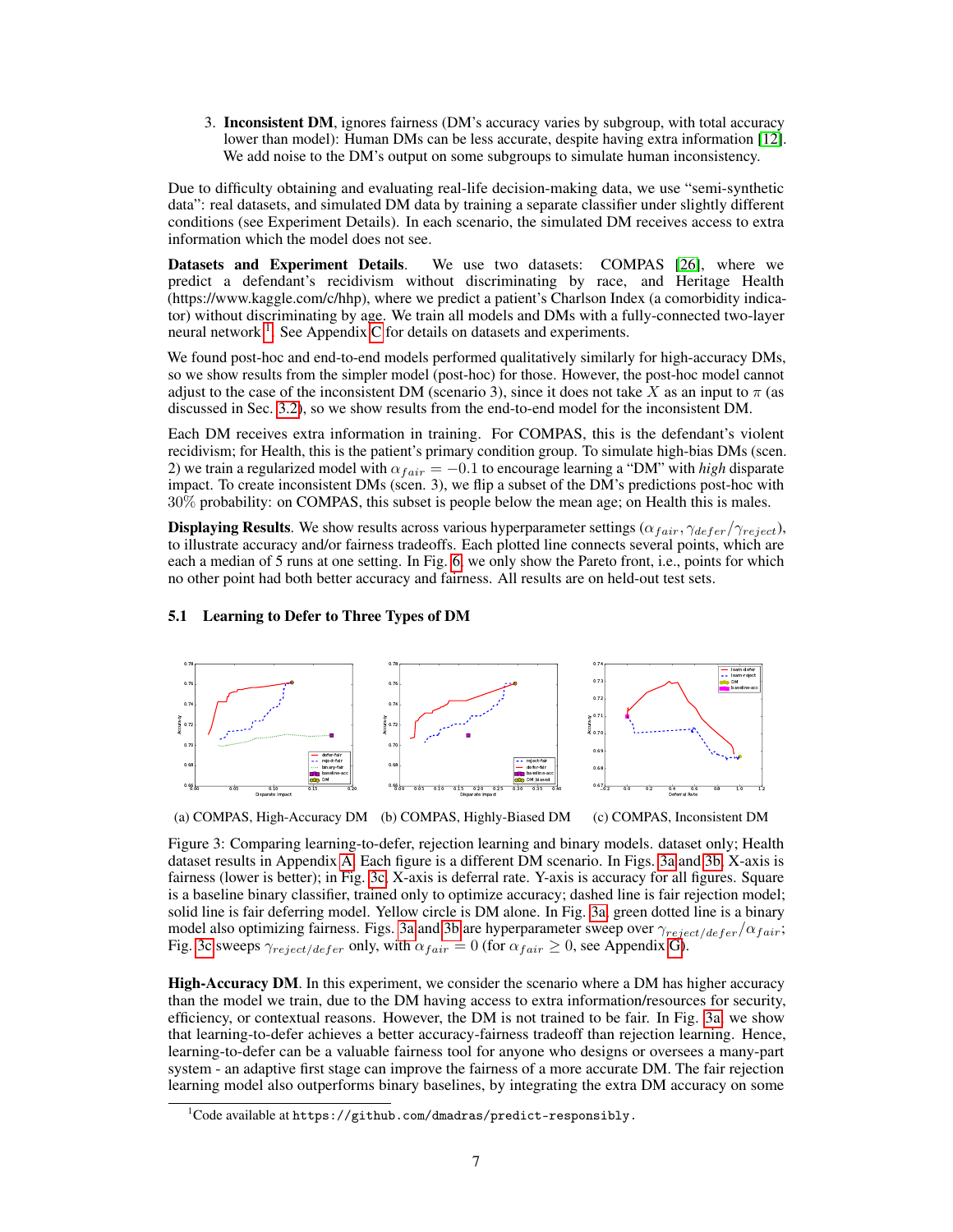examples. For further analysis, we break out the results in Figs. [3a](#page-6-1) by deferral rate, and find that most of the benefit in this scenario is indeed coming from added fairness by the model (see Appendix [H\)](#page-14-0).

Highly-Biased DM. In this scenario, we consider the case of a DM which is extremely biased (Fig. [3b\)](#page-6-1). We find that the advantage of a deferring model holds in this case, as it adapts to the DM's extreme bias. For further analysis, we examine the deferral rate of each model in this plot (see Appendix [I\)](#page-14-1). We find that the deferring model's adaptivity brings two advantages: it can adaptively defer at different rates for the two sensitive groups to counteract the DM's bias; and it is able to modulate the overall amount that it defers when the DM is biased.

Inconsistent DM. In this experiment, we consider a DM with access to extra information, but which due to inconsistent accuracy across subgroups, has a lower overall accuracy than the model. In Fig. [3c,](#page-6-1) we compare deferring and rejecting models, examining their classification accuracy at different deferral rates. We observe that for each deferral rate, the model that learned to defer achieves a higher classification accuracy. Furthermore, we find that the best learning-to-defer models outperform both the DM and a baseline binary classifier. Note that although the DM is less accurate than the model, the most accurate result is not to replace the DM, but to use a DM-model mixture. Critically, only when the model is adaptive (i.e. learns to defer) is the potential of this mixture unlocked.

<span id="page-7-0"></span>

Figure 4: Each point is some setting of  $\gamma_{reject/defer}$ . X-axis is total deferral rate, Y-axis is deferral rate on DM reliable/unreliable subgroup (COMPAS: Old/Young; Health: Female/Male). Gray line = 45◦ : above is more deferral; below is less. Solid line: learning to defer; dashed line: rejection learning.

To analyze further how the deferring model in Fig. [3c](#page-6-1) achieves its accuracy, we examine two subgroups from the data: where the DM is reliable and unreliable (the unreliable subgroup is where post-hoc noise was added to the DM's output; see Experiment Details). Fig. [4](#page-7-0) plots the deferral rate on these subgroups against the overall deferral rates. We find that the deferring models deferred more on the DM's reliable subgroup, and less on the unreliable subgroup, particularly as compared to rejection models. This shows the advantage of learning to defer; the model was able to adapt to the strengths and weaknesses of the DM.

We also explore how learning-to-defer's errors distribute across subgroups. We look at accuracy on four subgroups, defined by the cross-product of the sensitive attribute and the attribute defining the DM's unreliability, both binary. In Fig. [5,](#page-7-1) we plot the minimum subgroup accuracy (MSA)

<span id="page-7-1"></span>

Figure 5: Each point is a single run in sweep over  $\gamma_{reject}/\gamma_{defer}$ . X-axis is the model's lowest accuracy over 4 subgroups, defined by the cross product of binarized (sensitive attribute, unreliable attribute), which are (race, age) and (age, gender) for COMPAS and Health respectively. Y-axis is model accuracy. Only best Y-value for each Xvalue shown. Solid line is learning to defer; dashed line is rejection learning.

and the overall accuracy. We find that the deferring models (which were higher accuracy in general), continue to achieve higher accuracy even when requiring that models attain a certain MSA. This means that the improvement we see in the deferring models are not coming at the expense of the least accurate subgroups. Instead, we find that the most accurate deferring models also have the highest MSA, rather than exhibiting a tradeoff. This is a compelling natural fairness property of learning to defer which we leave to future work for further investigation.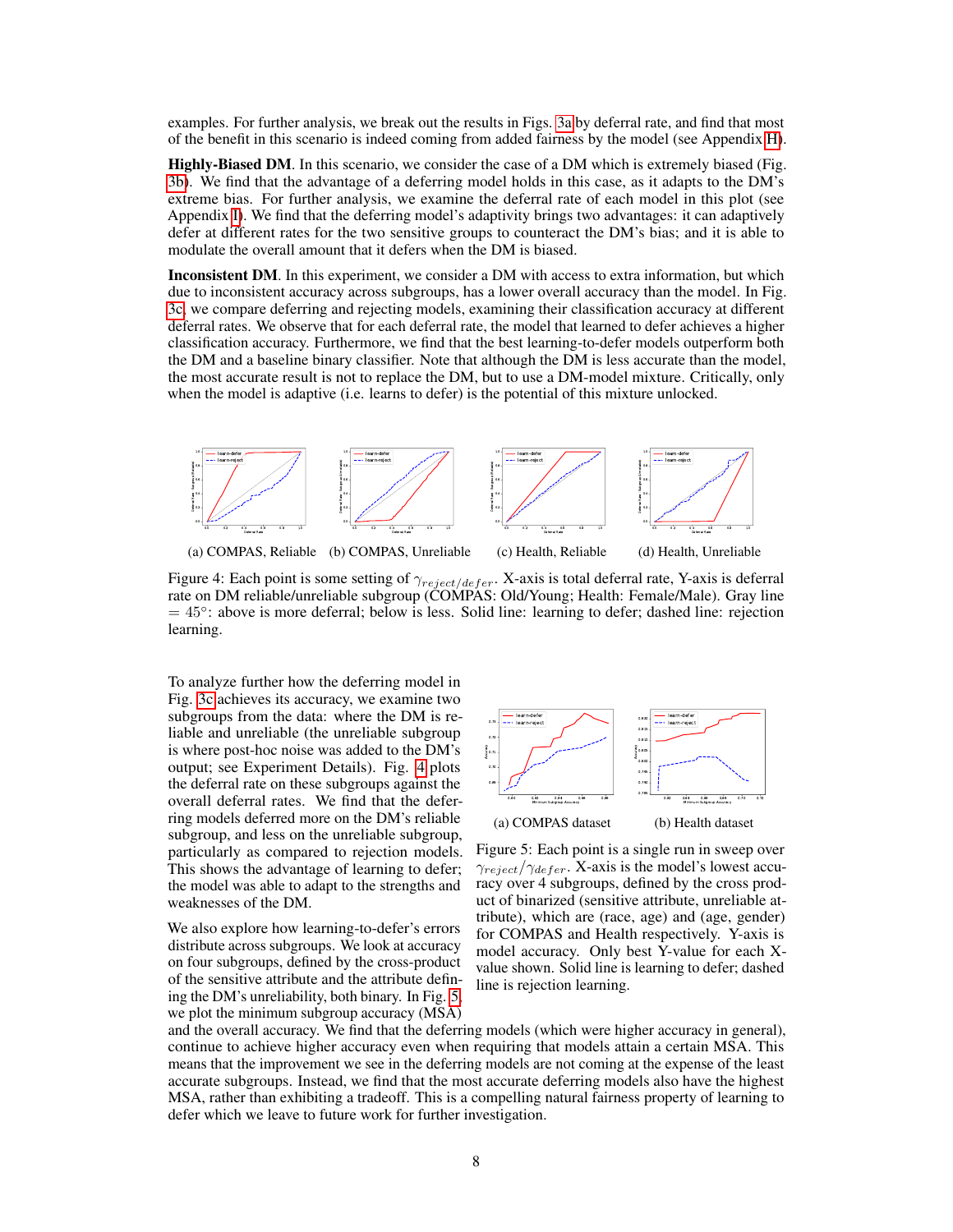#### 6 Conclusion

In this work, we define a framework for multi-agent decision-making which describes many practical systems. We propose a method, learning to defer (or adaptive rejection learning), which generalizes rejection learning under this framework. We give an algorithm for learning to defer in the context of larger systems and explain how to do so fairly. Experimentally, we demonstrate that deferring models can optimize the performance of decision-making pipelines as a whole, beyond the improvement provided by rejection learning. This is a powerful, general framework, with ramifications for many complex domains where automated models interact with other decision-making agents. Through deferring, we show how models can learn to predict responsibly within their surrounding systems, an essential step towards fairer, more responsible machine learning.

#### References

- <span id="page-8-11"></span>[1] Josh Attenberg, Panagiotis G Ipeirotis, and Foster J Provost. Beat the machine: Challenging workers to find the unknown unknowns. *Human Computation*, 11(11), 2011.
- <span id="page-8-7"></span>[2] Yahav Bechavod and Katrina Ligett. Learning Fair Classifiers: A Regularization-Inspired Approach. *arXiv:1707.00044 [cs, stat]*, June 2017. URL [http://arxiv.org/abs/1707.](http://arxiv.org/abs/1707.00044) [00044](http://arxiv.org/abs/1707.00044). arXiv: 1707.00044.
- <span id="page-8-6"></span>[3] Charles Blundell, Julien Cornebise, Koray Kavukcuoglu, and Daan Wierstra. Weight uncertainty in neural network. In Francis Bach and David Blei, editors, *Proceedings of the 32nd International Conference on Machine Learning*, volume 37 of *Proceedings of Machine Learning Research*, pages 1613–1622, Lille, France, 07–09 Jul 2015. PMLR. URL <http://proceedings.mlr.press/v37/blundell15.html>.
- <span id="page-8-12"></span>[4] Amanda Bower, Sarah N. Kitchen, Laura Niss, Martin J. Strauss, Alexander Vargas, and Suresh Venkatasubramanian. Fair Pipelines. *arXiv:1707.00391 [cs, stat]*, July 2017. URL <http://arxiv.org/abs/1707.00391>. arXiv: 1707.00391.
- <span id="page-8-0"></span>[5] Jenna Burrell. How the machine 'thinks': Understanding opacity in machine learning algorithms. *Big Data & Society*, 3(1):2053951715622512, 2016.
- <span id="page-8-4"></span>[6] Lowell W Busenitz and Jay B Barney. Differences between entrepreneurs and managers in large organizations: Biases and heuristics in strategic decision-making. *Journal of business venturing*, 12(1):9–30, 1997.
- <span id="page-8-9"></span>[7] Alexandra Chouldechova. Fair prediction with disparate impact: A study of bias in recidivism prediction instruments. *Big data*, 5(2):153–163, 2017.
- <span id="page-8-2"></span>[8] C. Chow. An optimum character recognition system using decision function. *IEEE T. C.*, 1957.
- <span id="page-8-10"></span>[9] C. Chow. On optimum recognition error and reject trade-off. *IEEE T. C.*, 1970.
- <span id="page-8-3"></span>[10] Corinna Cortes, Giulia DeSalvo, and Mehryar Mohri. Learning with rejection. In *International Conference on Algorithmic Learning Theory*, pages 67–82. Springer, 2016.
- <span id="page-8-5"></span>[11] Shai Danziger, Jonathan Levav, and Liora Avnaim-Pesso. Extraneous factors in judicial decisions. *Proceedings of the National Academy of Sciences*, 108(17):6889–6892, 2011.
- <span id="page-8-13"></span>[12] Robyn M Dawes, David Faust, and Paul E Meehl. Clinical versus actuarial judgment. *Science*, 243(4899):1668–1674, 1989.
- <span id="page-8-8"></span>[13] Cynthia Dwork, Moritz Hardt, Toniann Pitassi, Omer Reingold, and Richard Zemel. Fairness through awareness. In *Proceedings of the 3rd innovations in theoretical computer science conference*, pages 214–226. ACM, 2012.
- <span id="page-8-1"></span>[14] Andre Esteva, Brett Kuprel, Roberto A Novoa, Justin Ko, Susan M Swetter, Helen M Blau, and Sebastian Thrun. Dermatologist-level classification of skin cancer with deep neural networks. *Nature*, 542(7639):115–118, 2017.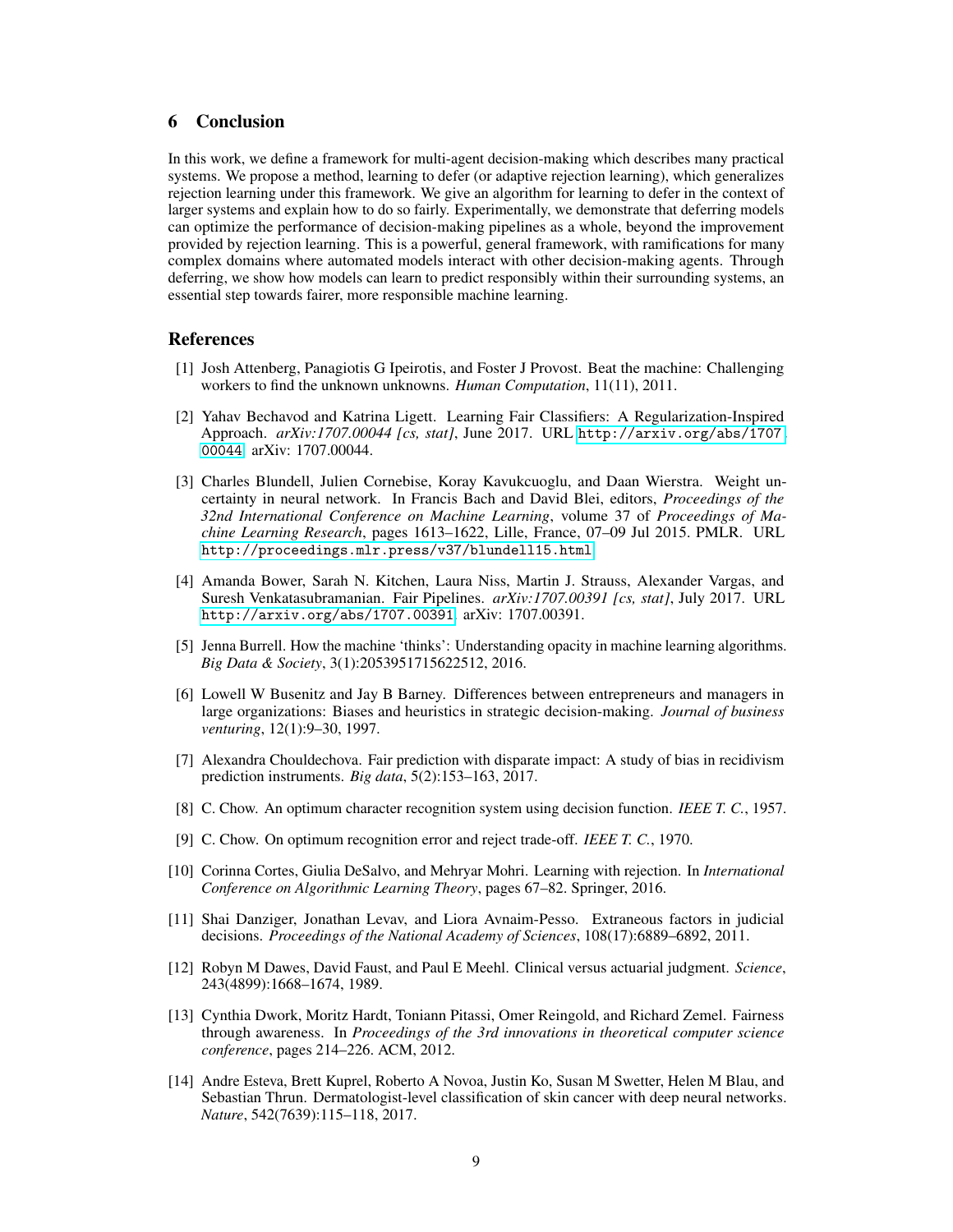- <span id="page-9-13"></span>[15] Lydia Fischer and Thomas Villmann. A probabilistic classifier model with adaptive rejection option. Technical Report 1865-3960, January 2016. URL [https://www.techfak.](https://www.techfak.uni-bielefeld.de/~fschleif/mlr/mlr_01_2016.pdf) [uni-bielefeld.de/~fschleif/mlr/mlr\\_01\\_2016.pdf](https://www.techfak.uni-bielefeld.de/~fschleif/mlr/mlr_01_2016.pdf).
- <span id="page-9-15"></span>[16] Nina Grgic-Hlaca, Muhammad Bilal Zafar, Krishna P. Gummadi, and Adrian Weller. On ´ Fairness, Diversity and Randomness in Algorithmic Decision Making. *arXiv:1706.10208 [cs, stat]*, June 2017. URL <http://arxiv.org/abs/1706.10208>. arXiv: 1706.10208.
- <span id="page-9-8"></span>[17] Chuan Guo, Geoff Pleiss, Yu Sun, and Kilian Q. Weinberger. On calibration of modern neural networks. In Doina Precup and Yee Whye Teh, editors, *Proceedings of the 34th International Conference on Machine Learning*, volume 70 of *Proceedings of Machine Learning Research*, pages 1321–1330, International Convention Centre, Sydney, Australia, 06–11 Aug 2017. PMLR. URL <http://proceedings.mlr.press/v70/guo17a.html>.
- <span id="page-9-12"></span>[18] Dylan Hadfield-Menell, Stuart J Russell, Pieter Abbeel, and Anca Dragan. Cooperative inverse reinforcement learning. In *Advances in neural information processing systems*, pages 3909– 3917, 2016.
- <span id="page-9-1"></span>[19] Kelly Hannah-Moffat. Actuarial sentencing: An "unsettled" proposition. *Justice Quarterly*, 30 (2):270–296, 2013.
- <span id="page-9-5"></span>[20] Moritz Hardt, Eric Price, Nati Srebro, et al. Equality of opportunity in supervised learning. In *Advances in neural information processing systems*, pages 3315–3323, 2016.
- <span id="page-9-2"></span>[21] Robert A Jacobs, Michael I Jordan, Steven J Nowlan, and Geoffrey E Hinton. Adaptive mixtures of local experts. *Neural computation*, 3(1):79–87, 1991.
- <span id="page-9-14"></span>[22] Matthew Joseph, Michael Kearns, Jamie H Morgenstern, and Aaron Roth. Fairness in learning: Classic and contextual bandits. In *Advances in Neural Information Processing Systems*, pages 325–333, 2016.
- <span id="page-9-7"></span>[23] F. Kamiran and T. Calders. Classifying without discriminating. In *2nd International Conference on Computer, Control and Communication, 2009. IC4 2009*, pages 1–6, February 2009. doi: 10.1109/IC4.2009.4909197.
- <span id="page-9-6"></span>[24] Toshihiro Kamishima, Shotaro Akaho, Hideki Asoh, and Jun Sakuma. Fairness-aware classifier with prejudice remover regularizer. *Machine Learning and Knowledge Discovery in Databases*, pages 35–50, 2012.
- <span id="page-9-17"></span>[25] Diederik Kingma and Jimmy Ba. Adam: A method for stochastic optimization. *arXiv preprint arXiv:1412.6980*, 2014.
- <span id="page-9-0"></span>[26] Lauren Kirchner and Jeff Larson. How we analyzed the compas recidivism algorithm. In *https://www.propublica.org/article/how-we-analyzed-the-compas-recidivism-algorithm*, 2016.
- <span id="page-9-10"></span>[27] Jon Kleinberg, Sendhil Mullainathan, and Manish Raghavan. Inherent Trade-Offs in the Fair Determination of Risk Scores. *arXiv:1609.05807 [cs, stat]*, September 2016. URL <http://arxiv.org/abs/1609.05807>. arXiv: 1609.05807.
- <span id="page-9-3"></span>[28] Chris J Maddison, Andriy Mnih, and Yee Whye Teh. The concrete distribution: A continuous relaxation of discrete random variables. *arXiv preprint arXiv:1611.00712*, 2016.
- <span id="page-9-4"></span>[29] Aditya Krishna Menon and Robert C Williamson. The cost of fairness in binary classification. In *Conference on Fairness, Accountability and Transparency*, pages 107–118, 2018.
- <span id="page-9-9"></span>[30] Geoff Pleiss, Manish Raghavan, Felix Wu, Jon Kleinberg, and Kilian Q Weinberger. On fairness and calibration. In *Advances in Neural Information Processing Systems*, pages 5680–5689, 2017.
- <span id="page-9-16"></span>[31] Kush R Varshney and Homa Alemzadeh. On the safety of machine learning: Cyber-physical systems, decision sciences, and data products. *Big data*, 5(3):246–255, 2017.
- <span id="page-9-11"></span>[32] Xin Wang, Yujia Luo, Daniel Crankshaw, Alexey Tumanov, and Joseph E. Gonzalez. IDK Cascades: Fast Deep Learning by Learning not to Overthink. *arXiv:1706.00885 [cs]*, June 2017. URL <http://arxiv.org/abs/1706.00885>. arXiv: 1706.00885.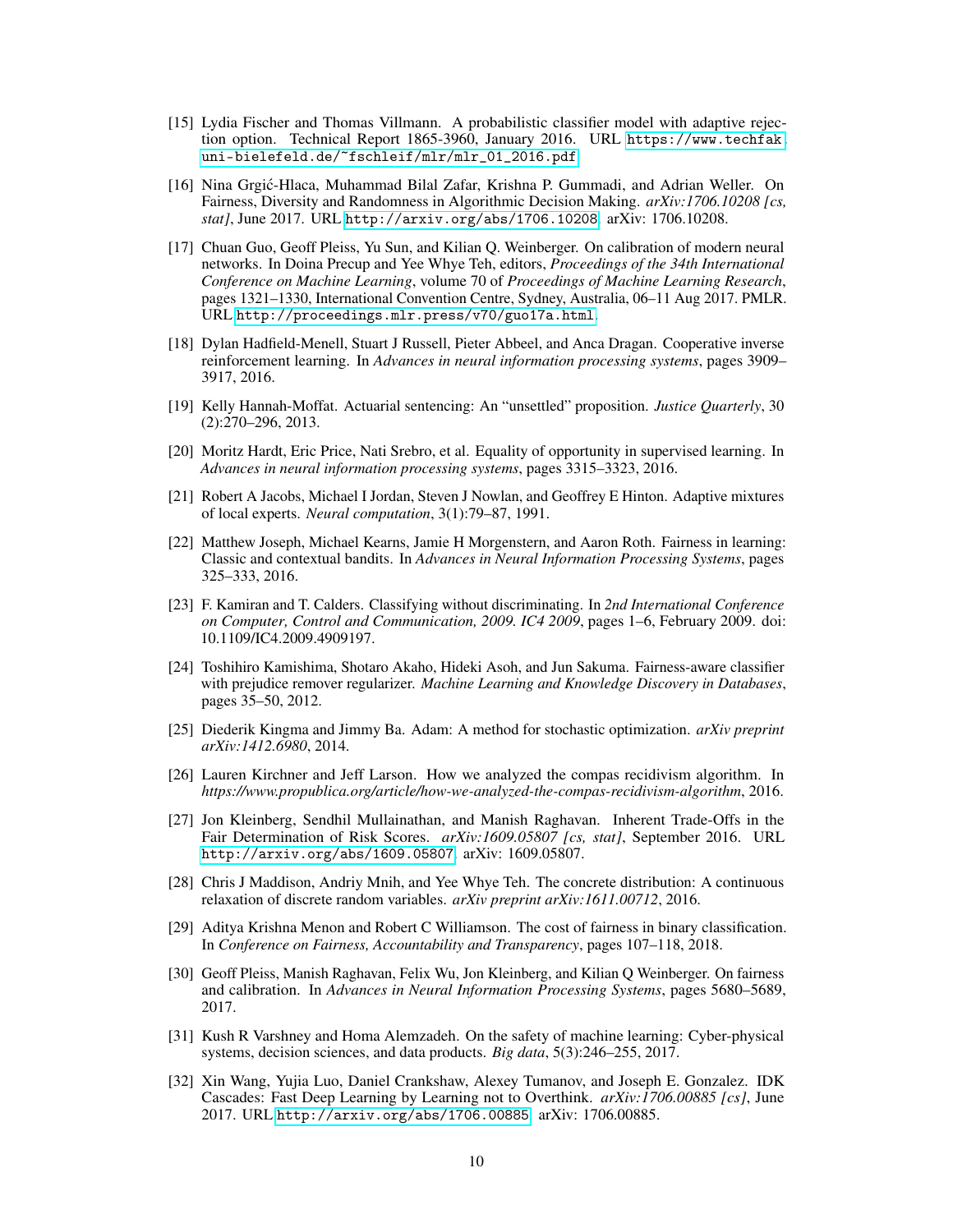- <span id="page-10-1"></span>[33] Muhammad Bilal Zafar, Isabel Valera, Manuel Gomez Rodriguez, and Krishna P Gummadi. Fairness beyond disparate treatment & disparate impact: Learning classification without disparate mistreatment. In *Proceedings of the 26th International Conference on World Wide Web*, pages 1171–1180. International World Wide Web Conferences Steering Committee, 2017.
- <span id="page-10-0"></span>[34] Richard Zemel, Yu Wu, Kevin Swersky, Toni Pitassi, and Cynthia Dwork. Learning Fair Representations. In *PMLR*, pages 325–333, February 2013. URL [http://proceedings.mlr.](http://proceedings.mlr.press/v28/zemel13.html) [press/v28/zemel13.html](http://proceedings.mlr.press/v28/zemel13.html).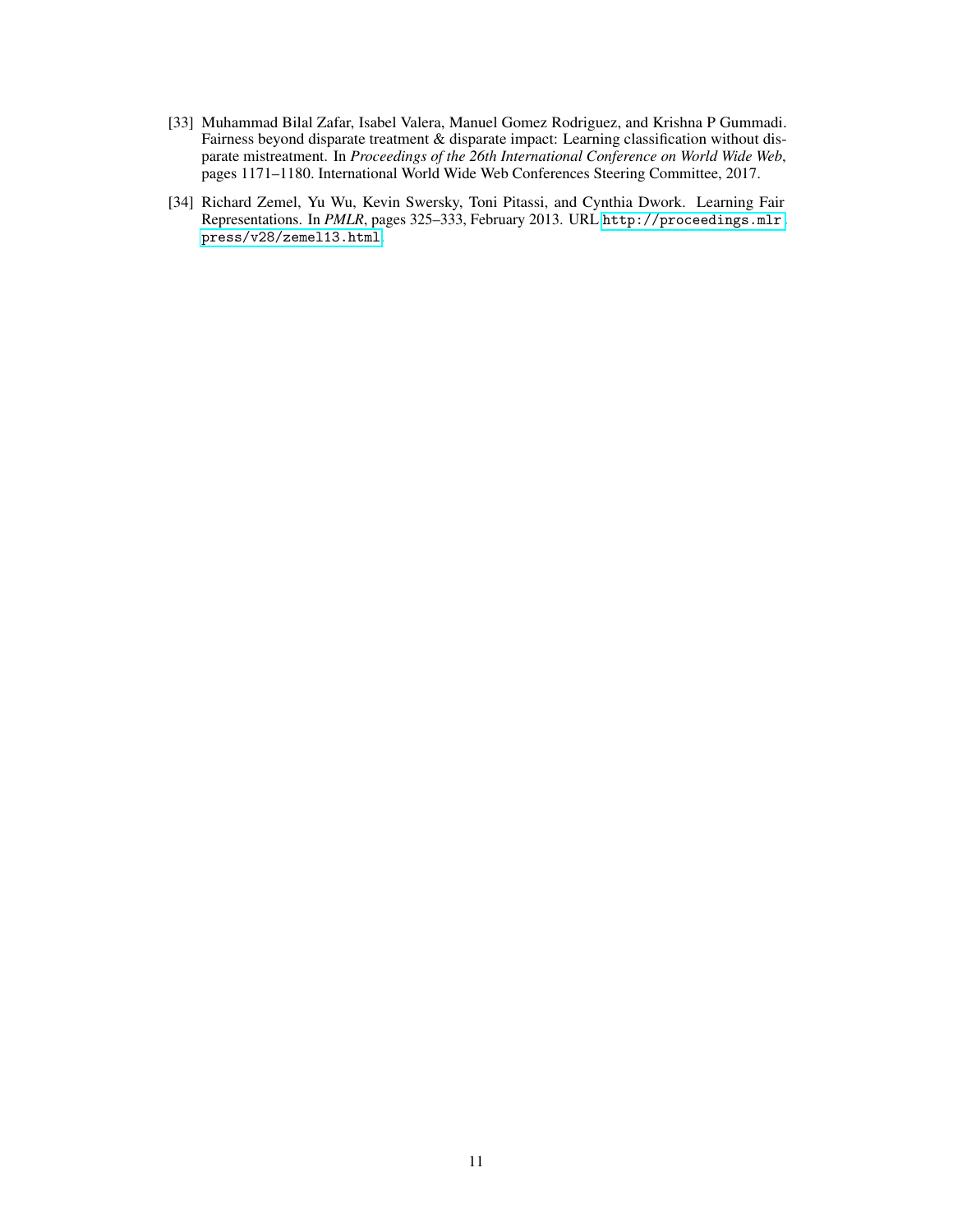#### <span id="page-11-2"></span>A Learning to Defer to Three Types of DM: Health Results

<span id="page-11-1"></span>

(a) Health, High-Accuracy DM (b) Health, Highly-Biased DM (c) Health, Inconsistent DM

Figure 6: Comparing learning-to-defer, rejection learning and binary models. Health dataset. Each column is with a different DM scenario, according to captions. In left and centre columns, X-axis is fairness (lower is better); in right column, X-axis is deferral rate. Y-axis is accuracy for all. The red square is a baseline binary classifier, trained only to optimize accuracy; dashed line is the fair rejection model; solid line is a fair deferring model. Yellow circle shows DM alone. In left and centre columns, dotted line is a binary model also optimizing fairness. Each experiment is a hyperparameter sweep over  $\gamma_{reject}/\gamma_{defer}$  (in left and centre columns, also  $\alpha_{fair}$ ; in right column,  $\alpha_{fair} = 0$ ; for results with  $\alpha_{fair} \geq 0$ , see Appendix [G\)](#page-13-2).

Results for Health dataset corresponding to Fig. [6](#page-11-1) in Sec. [5.1.](#page-6-2)

## <span id="page-11-0"></span>B Results: Binary Classification with Fair Regularization

The results in Figures [7](#page-11-3) and [8](#page-11-4) roughly replicate the results from [\[2\]](#page-8-7), who also test on the COMPAS dataset. Their results are slightly different for two reasons: 1) we use a 1-layer NN and they use logistic regression; and 2) our training/test splits are different from theirs - we have more examples in our training set. However, the main takeaway is similar: regularization is an effective way to reduce DI without making too many more errors. We also show the results of this regularization for neural networks with Bayesian uncertainty on the weights (see Appendix [F\)](#page-13-0).

<span id="page-11-3"></span>

Figure 7: Relationship of DI to  $\alpha$ , the coefficient on the DI regularizer, 5 runs for each value of  $\alpha$ . Two datasets, COMPAS and Health. Two learning algorithms, MLP and Bayesian weight uncertainty.

<span id="page-11-4"></span>

Figure 8: Relationship of error rate to  $\alpha$ , the coefficient on the DI regularizer, 5 runs for each value of  $\alpha$ . Two datasets, COMPAS and Health. Two learning algorithms, MLP and Bayesian weight uncertainty.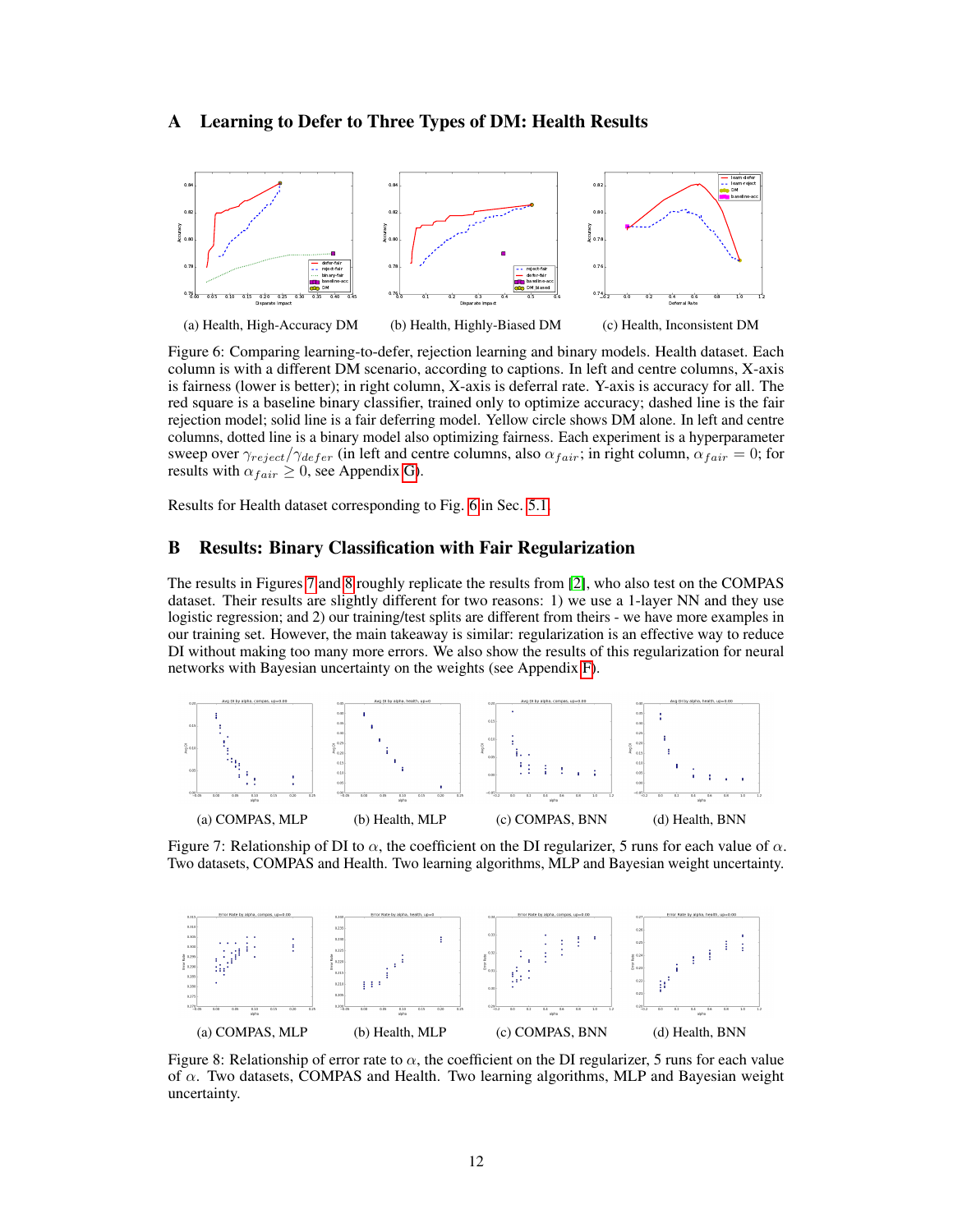## <span id="page-12-1"></span>C Dataset and Experiment Details

We show results on two datasets. The first is the COMPAS recidivism dataset, made available by ProPublica  $[26]$ <sup>[2](#page-13-3)</sup>. This dataset concerns recidivism: whether or not a criminal defendant will commit a crime while on bail. The goal is to predict whether or not the person will recidivate, and the sensitive variable is race (split into black and non-black). We used information about counts of prior charges, charge degree, sex, age, and charge type (e.g., robbery, drug possession). We provide one extra bit of information to our DM - whether or not the defendant *violently* recidivated. This clearly delineates between two groups in the data - one where the DM knows the correct answer (those who violently recidivated) and one where the DM has no extra information (those who did not recidivate, and those who recidivated non-violently). This simulates a real-world scenario where a DM, unbeknownst to the model, may have extra information on a subset of the data. The simulated DM had a 24% error rate, better than the baseline model's 29% error rate. We split the dataset into 7718 training examples and 3309 test examples.

The second dataset is the Heritage Health dataset<sup>[3](#page-13-4)</sup>. This dataset concerns health and hospitalization, particularly with respect to insurance. For this dataset, we chose the goal of predicting the Charlson Index, a comorbidity indicator, related to someone's chances of death in the next several years. We binarize the Charlson Index of a patient as 0/greater than 0. We take the sensitive variable to be age and binarize by over/under 70 years old. This dataset contains information on sex, age, lab test, prescription, and claim details. The extra information available to the DM is the primary condition group of the patient (given in the form of a code e.g., 'SEIZURE', 'STROKE', 'PNEUM'). Again, this simulates the situation where a DM may have extra information on the patient's health that the algorithm does not have access to. The simulated DM had a 16% error rate, better than the baseline model's 21% error rate. We split the dataset into 46769 training examples and 20044 test examples.

We trained all models using a fully-connected two-layer neural network with a logistic non-linearity on the output, where appropriate. We used 5 sigmoid hidden units for COMPAS and 20 sigmoid hidden units for Health. We used ADAM [\[25\]](#page-9-17) for gradient descent. We split the training data into 80% training, 20% validation, and stopped training after 50 consecutive epochs without achieving a new minimum loss on the validation set.

#### <span id="page-12-0"></span>D Details on Optimization: Hard Thresholds

We now explain the post-hoc threshold optimization search procedure we used. To encourage fairness, we can learn a separate set of thresholds for each group, then apply the appropriate set of thresholds to each example. Since it is a very small space (one dimension per threshold  $=$  4 dimensions; ), we used a random search. We sampled 1000 combinations of thresholds, picked the thresholds which minimized the loss on one half of the test set, and evaluated these thresholds on the other half of the test set. We do this for several values of  $\alpha$ ,  $\gamma$  in thresholding, as well as several values of  $\alpha$  for the original binary model.

We did not sample thresholds from the [0, 1] interval uniformly. Rather we used the following procedure. We sampled our lower thresholds from the scores in the training set which were below 0.5, and our upper thresholds from the scores in the training set which were above 0.5. Our sampling scheme was guided by two principles: this forced 0.5 to always be in the PASS region; and this allowed us to sample more thresholds where the scores were more dense. If only choosing one threshold per class, we sampled from the entire training set distribution, without dividing into above 0.5 and below 0.5.

This random search was significantly faster than grid search, and no less effective. It was also faster and more effective than gradient-based optimization methods for thresholds - the loss landscape seemed to have many local minima.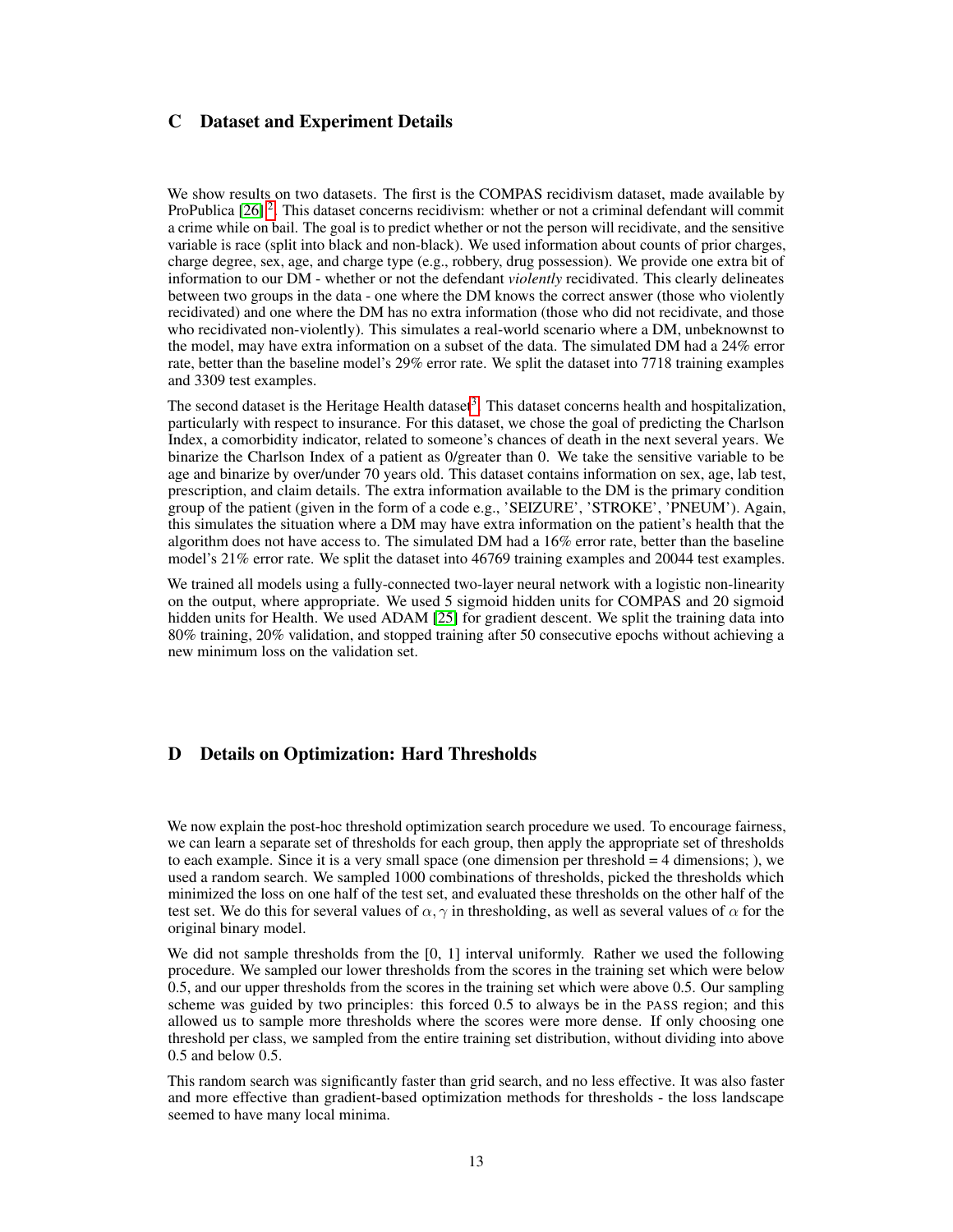<span id="page-13-5"></span>

Figure 9: Comparing model performance between learning to defer training with oracle as DM to rejection learning. At test time, same DM is used.

## <span id="page-13-1"></span>E Comparison of Learning to Defer with an Oracle in Training to Rejection Learning

In Section [2.3,](#page-2-2) we discuss that rejection learning is similar to learning to defer training, except with a training DM who treats all examples similarly, in some sense. In Section [2.3,](#page-2-2) we show that theoretically these are equivalent. However, our fairness regularizer is not of the correct form for the proof in Sec[.2.3](#page-2-2) to hold. Here we show experimental evidence that the objectives are equivalent for the fair-regularized loss function. The plots in Figure [9](#page-13-5) compare these two models: rejection learning, and learning to defer with an oracle at training time, and the standard DM at test time. We can see that these models trade off between accuracy and fairness in almost an identical manner.

#### <span id="page-13-0"></span>F Bayesian Weight Uncertainty

We can also take a Bayesian approach to uncertainty by learning a distribution over the weights of a neural network [\[3\]](#page-8-6). In this method, we use variational inference to approximate the posterior distribution of the model weights given the data. When sampling from this distribution, we can obtain an uncertainty estimate. If sampling several times yields widely varying results, we can state the model is uncertain on that example.

This model outputs a prediction  $p \in [0, 1]$  and an uncertainty  $\rho \in [0, 1]$  for example x. We calculate these by sampling J times from the model, yielding J predictions  $z_i \in [0,1]$ . Our prediction p is the sample mean  $\mu = \frac{1}{J} \sum_{j=1}^{J} z_j$ . To represent our uncertainty, we can use signal-to-noise ratio, defined as  $S = \frac{|\mu - 0.5|}{\sigma}$  $\frac{(-0.5)}{\sigma}$ , based on  $\mu$  and the sample standard deviation  $\sigma = \sqrt{\frac{\sum_{j=1}^{J}(z_j-\mu)^2}{J-1}}$  $\frac{1}{J-1}$ . Setting  $\rho = \sigma(\log(1/S))$  yields uncertainty values in a [0, 1] range. At test time, the system can threshold this uncertainty; any example with uncertainty beyond a threshold is rejected, and passed to the DM.

With weights w and variational parameters  $\theta$ , our variational lower bound  $\ell_m$  is then (with CE denoting cross entropy):

$$
\ell_m^{BNN}(Y, A, X, w; \theta) = -KL[q(w|\theta)||Prior(w)] + \mathbb{E}_{q(w|\theta)} - CE(Y_i, p(x_i; \theta))
$$

## <span id="page-13-2"></span>G Results: Differentiable Learning-to-Defer Fairness with  $\alpha_{fair} \geq 0$

We show here the results of the experiments with deferring fairly to a low accuracy, inconsistent DM with accuracy to extra information. The results are qualitatively similar to those in Figs. [3a](#page-6-1) and [6a.](#page-11-1) However, it is worth noting here that the rejection learning results mostly overlap the binary model results. This means that if the DM is not taken into consideration through learning to defer, then the win of rejection learning over training a binary model can be minimal.

<span id="page-13-3"></span><sup>&</sup>lt;sup>2</sup> downloaded from https://github.com/propublica/compas-analysis

<span id="page-13-4"></span><sup>3</sup>Downloaded from https://www.kaggle.com/c/hhp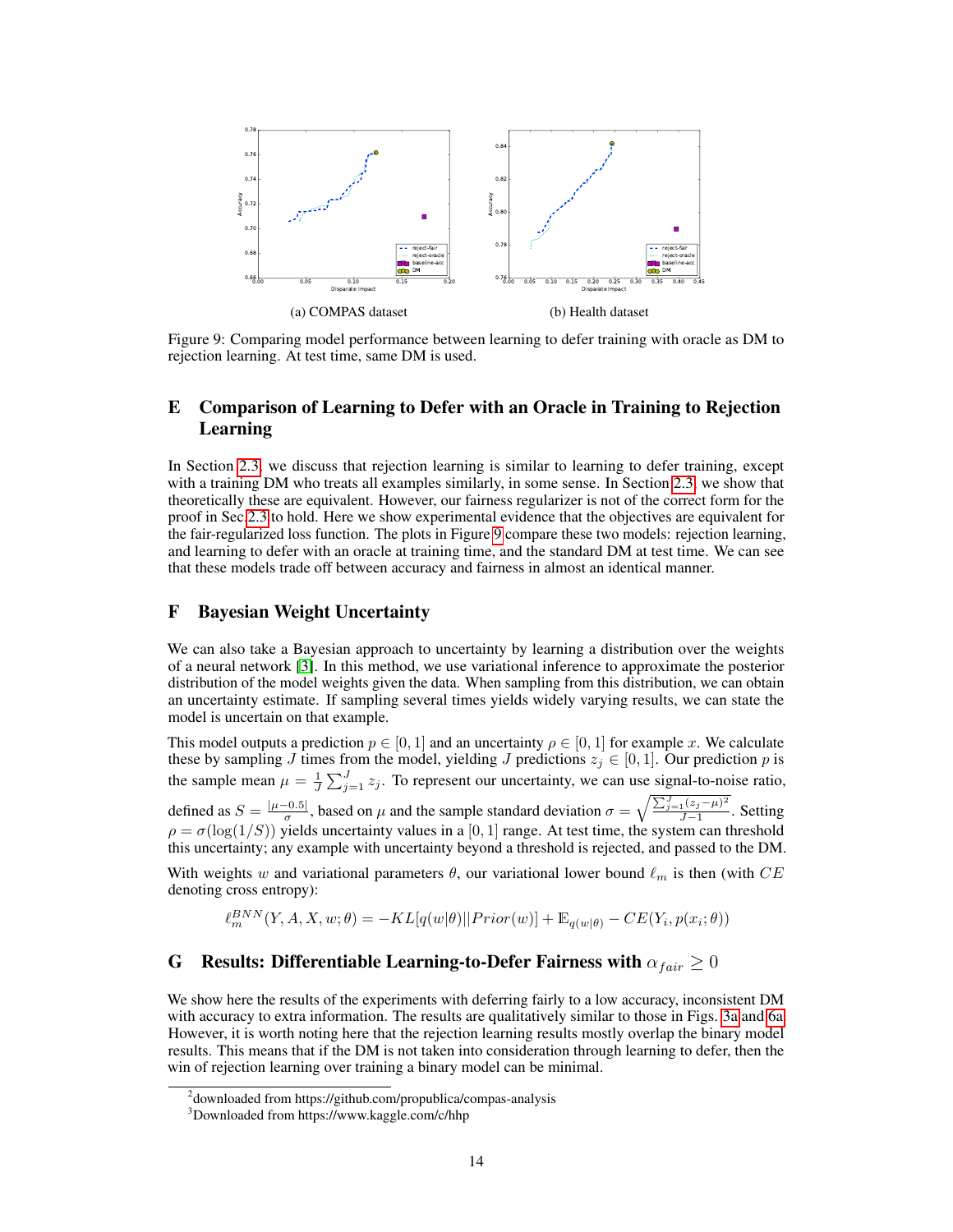

Figure 10: Comparing learning-to-defer, rejection learning and binary models. High-accuracy, ignores fairness DM. X-axis is fairness (lower is better). Y-axis is accuracy. The red square is a baseline binary classifier, trained only to optimize accuracy; dashed line is the fair rejection model; solid line is a fair deferring model. Yellow circle shows DM alone. In left and centre columns, dotted line is a binary model also optimizing fairness. Each experiment is a hyperparameter sweep over  $\gamma_{reject}/\gamma_{defer}/\alpha_{fair}.$ 

# <span id="page-14-0"></span>H Results: Learning to Defer by Deferral Rate

<span id="page-14-2"></span>

(a) COMPAS dataset, 0-30% De-(b) COMPAS dataset, 30-70% De-(c) COMPAS dataset, 70-100% ferral Rate ferral Rate Deferral Rate

Figure 11: Comparison of learning to defer (solid) and reject (dashed). Each figure considers only runs where the final deferral rate was low, medium, or high, taking the Pareto front on that set of examples.

Models which rarely defer behave very differently from those which frequently defer. In Figure [11,](#page-14-2) we break down the results from Figure [3a](#page-6-1) by deferral rate. First, we note that even for models with similar deferral rates, we see a similar fairness/accuracy win for the deferring models. Next, we can look separately at the low and high deferral rate models. We note that the benefit of learning to defer is much larger for high deferral rate models. This suggests that the largest benefit of learning to defer comes from a win in fairness, rather than accuracy, since the DM already provides high accuracy.

#### <span id="page-14-1"></span>I Results: Deferral Rates with a Biased DM

In Fig. [12,](#page-15-0) we further analyze the difference in deferral and rejection rates between models trained with the biased DM (Fig. [3b\)](#page-6-1) and standard DM (Fig. [3a\)](#page-6-1). We ran the model for over 1000 different hyperparameter combinations, and show the distribution of the deferral rates of these runs on the COMPAS dataset, dividing up by defer/reject models, biased/standard DM, and the value of the sensitive attribute.

Notably, the deferring models are able to treat the two DM's differently, whereas the rejecting models are not. In particular, notice that the solid line (biased DM) is much higher in the low deferral regime, meaning that the deferring model, given a biased DM, almost defers on fewer than 20% of examples